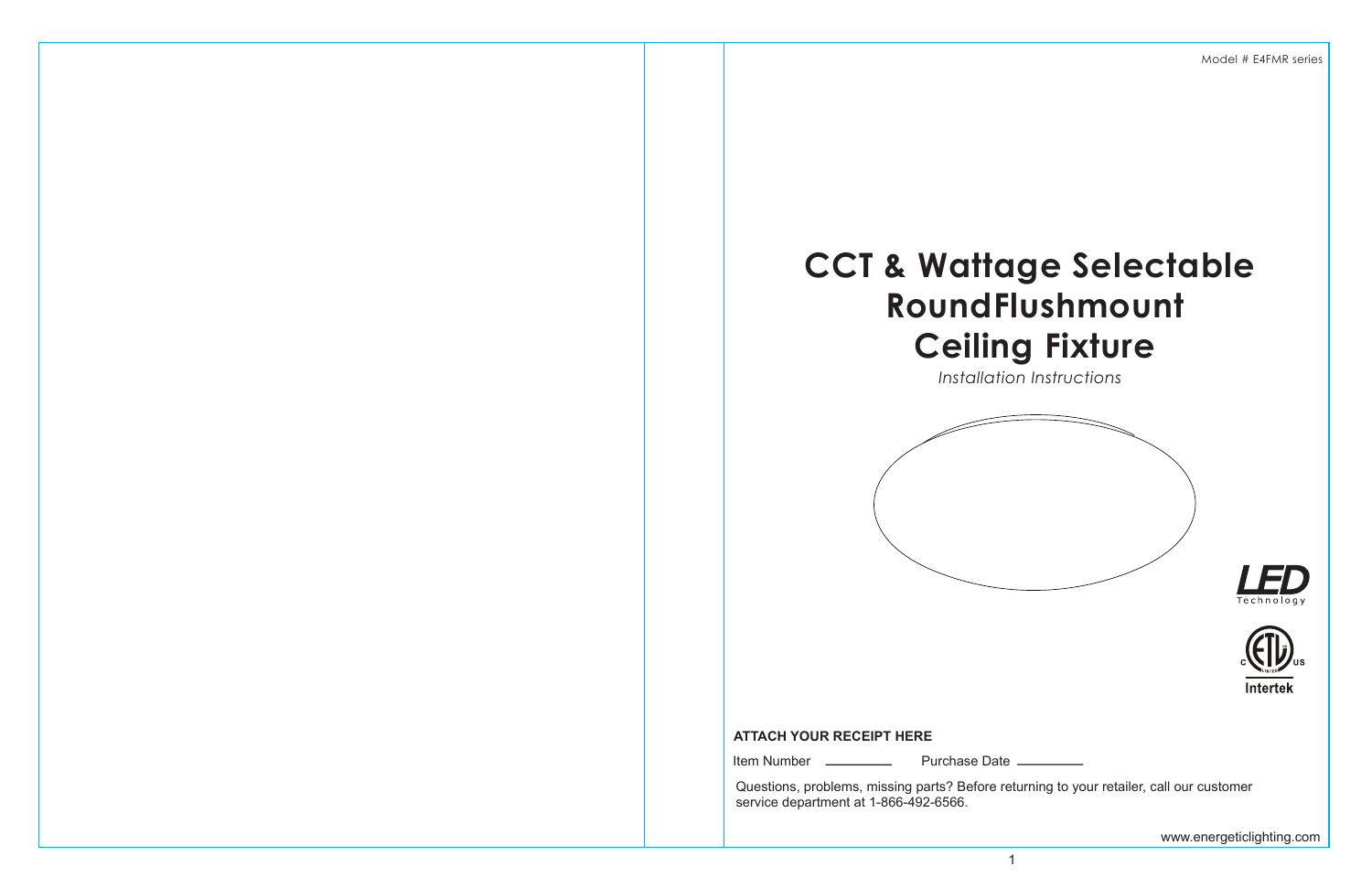- measures:
- Reorient or relocate the receiving antenna. -
- 
- 

- Be sure the electricity to the wires you are working on is shut off. Either remove the fuse or turn off the circuit breaker.
- Changes or modifications not expressly approved by the party responsible for compliance could void the user's authority to operate the equipment.

Please read and understand this entire manual before attempting to assemble, operate or install the product. Failure to do so could lead to electric shock, fire or other injuries that could be hazardous or even fatal.

**NOTICE** Before beginning assembly of product, make sure all parts are present. Compare parts with package contents list and hardware contents list. If any part is missing or damaged, do not attempt to assemble the product. **Estimated Assembly Time:** 15 minutes **INSTALLATION INSTRUCTIONS PREPARATION**

This equipment has been tested and found to comply with the limits for a Class B digital • device, pursuant to part 15 of the FCC Rules. These limits are designed to provide reasonable protection against harmful interference in a residential installation. This equipment generates, uses and can radiate radio frequency energy and, if not installed and used in accordance with the instructions, may cause harmful interference to radio or television reception, which can be determined by turning the equipment off and on. The user is encouraged to try to correct the interference by one or more of the following - Increase the separation between the equipment and the receiver. Connect the equipment into an outlet on a circuit different from that to which the receiver is connected. Consult the dealer or an experienced radio/TV technician for help. - 1. Align two of the threaded holes on crossbar (DD) over 1 one set of keyhole slots on the fixture pan (A). From **DD** the inside of fixture pan (A), insert long screws (BB) into aligned holes, leaving about 1 in. of space between the screw heads and crossbar (DD). **BB Note:** Do not install fixture pan (A) yet. **Hardware Used**  $\bigcirc$ **BB**  $Long$  Screw  $\frac{1}{2}$   $\frac{1}{2}$   $\frac{1}{2}$   $\times$  2 **A**

# **CAUTION:**



- The fixture body is one piece. Do not disassemble it. •
- This fixture is dimmable with most phase-cut triac dimmer switches, for the latest compatibility list, please visit www.energeticlighting.com.

# **NOTICE**

This device complies with Part 15 of the FCC Rules. Operation is subject to the following • two conditions: (1) This device may not cause harmful interference, and (2) this device must accept any interference received, including interference that may cause undesired operation.



www.energeticlighting.com www.energeticlighting.com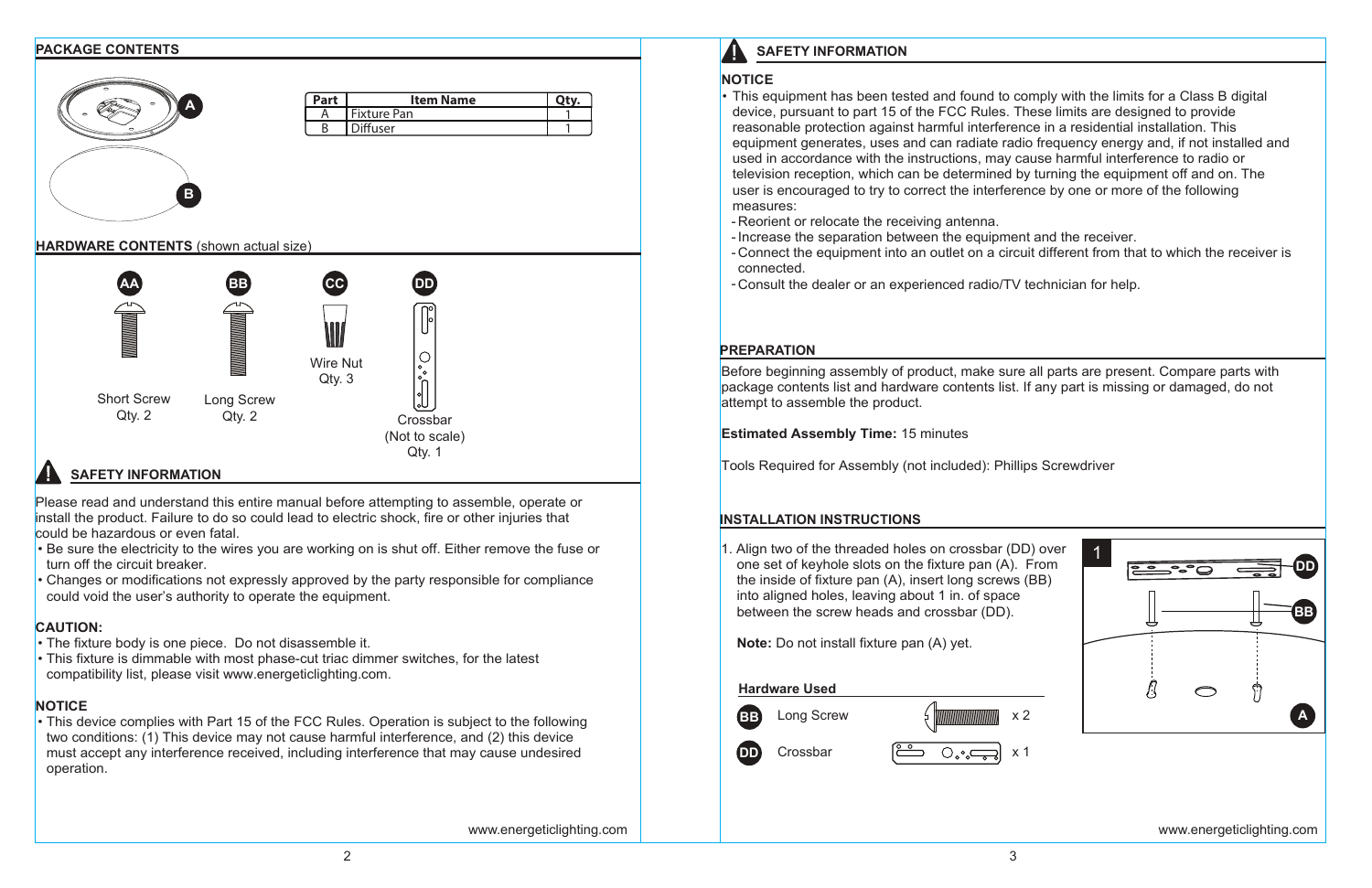

2. Attach crossbar (DD) to outlet box (not included) using short screws (AA). 2

**CC**

3. Connect the fixture wires to the supply wires -- black to black, white to white, and green to copper/bare. **WARNING:** If there is no ground supply wire, stop installation and consult a qualified electrician.

Once wire connections are made, secure each with a wire nut (CC).

3

4. Lift fixture pan (A) up toward ceiling and carefully tuck wires into outlet box. Align keyholes on fixture pan (A) with long screws (BB), then twist fixture pan (A) until the long screws (BB) engage the narrow end of the keyholes. Tighten long screws (BB) to secure.

### **Hardware Used**



## **Hardware Used**





**CAUTION:** Make sure the upper lip of diffuser (B) is secured completely by the tabs on fixture pan (A). If not, the diffuser (B) could potentially fall and break.

- 5. This fixture allows the correlated color temperature (CCT) of the LEDs to be adjusted from warm white (3000K) to cool white (5000K) as desired. The wattage can also be adjusted to a lower level if a fixed lower light level is desired for fixture location. Before proceeding to the next step, the CCT switch and Wattage switch should be set to the desired positions by moving the toggle switch through the range of detents or clicks and following the position markings next to each switch.
- 6. Align the tabs on fixture pan (A) with the channels on diffuser (B), then insert diffuser (B) into fixture pan (A). Carefullly twist the diffuser (B) clockwise until secure.



**A**